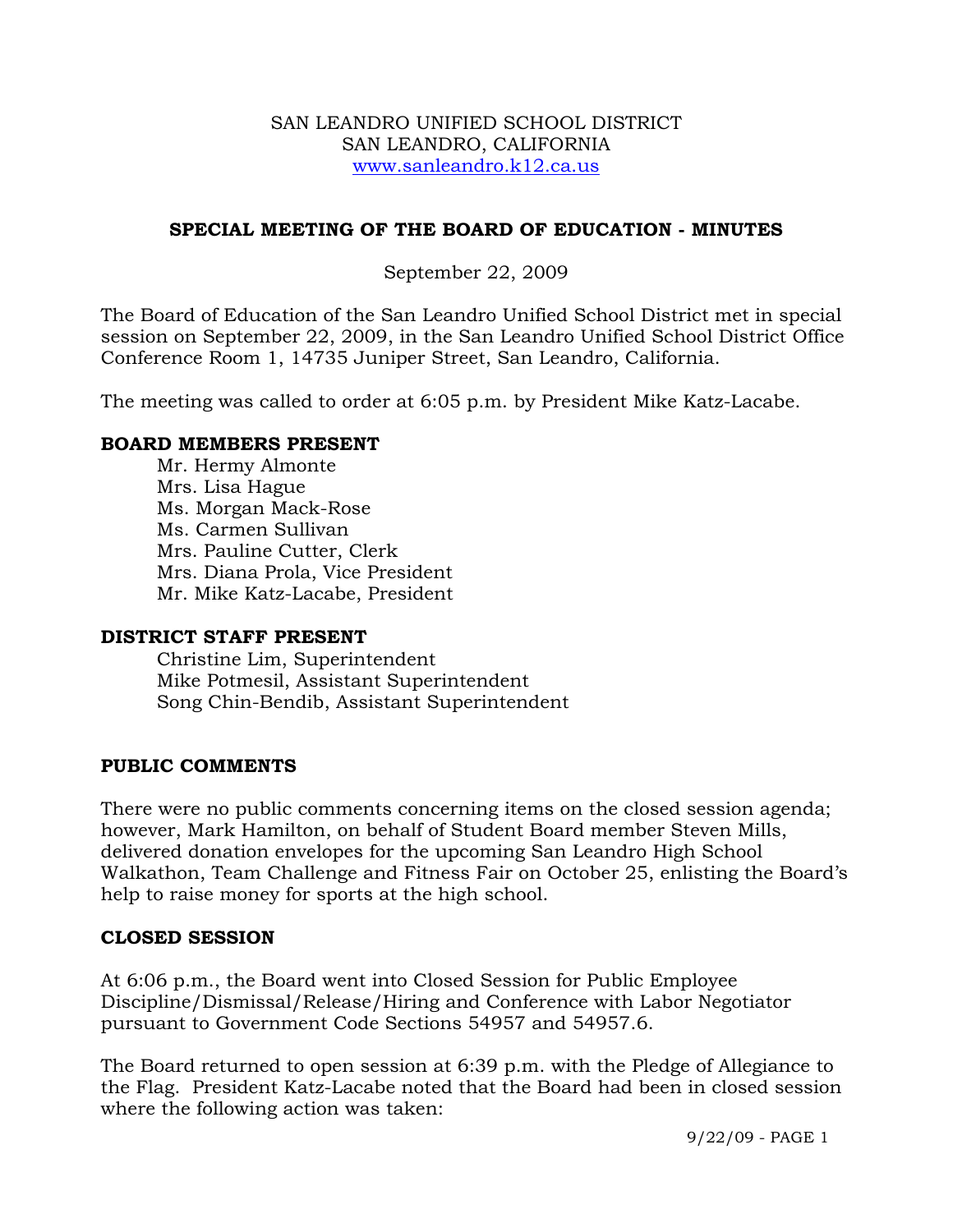• On a motion made by Trustee Cutter and seconded by Trustee Mack-Rose, the Board approved to release temporary employee #4724 immediately per Education Coder 44954 by the following vote:

> Ayes: Trustees Almonte, Cutter, Hague, Katz-Lacabe, Mack Rose, Prola Noes: None Absent: None Abstain: Trustee Sullivan.

### **CONFERENCE ITEMS**

### General Services

## 1.1-CF Contract with All City Management Services for Crossing Guard Program

The Board discussed and considered approving the contract with All City Management Services for Crossing Guard Program, and seek to share costs (50/50) with the City of San Leandro for February 11-June 17, 2010.

The Superintendent explained that the program will not begin until September 28 rather than the first of the month as originally recommended. Responding to Trustee Katz-Lacabe, Superintendent Lim stated that City employees will be given first choice in being re-hired under this plan and that the City is aware that the District is going forward with the proposal. Once the Board has come to a decision, she would notify the City by email.

The Board posed the following comments, concerns, and questions which were addressed by staff:

- While the City was very positive and supportive at the City/District Liaison Committee meeting, there needs to be clear language in writing from the City regarding their intent
- This is a temporary fix. The District should seriously consider recruiting parents to volunteer which would be a good way to engage parent involvement
- Concerned that approving this may set a precedent, when in reality, crossing guards is a public safety issue, not a school issue and should be City-funded
- Fingerprinting and background check procedures need to be outlined in the contract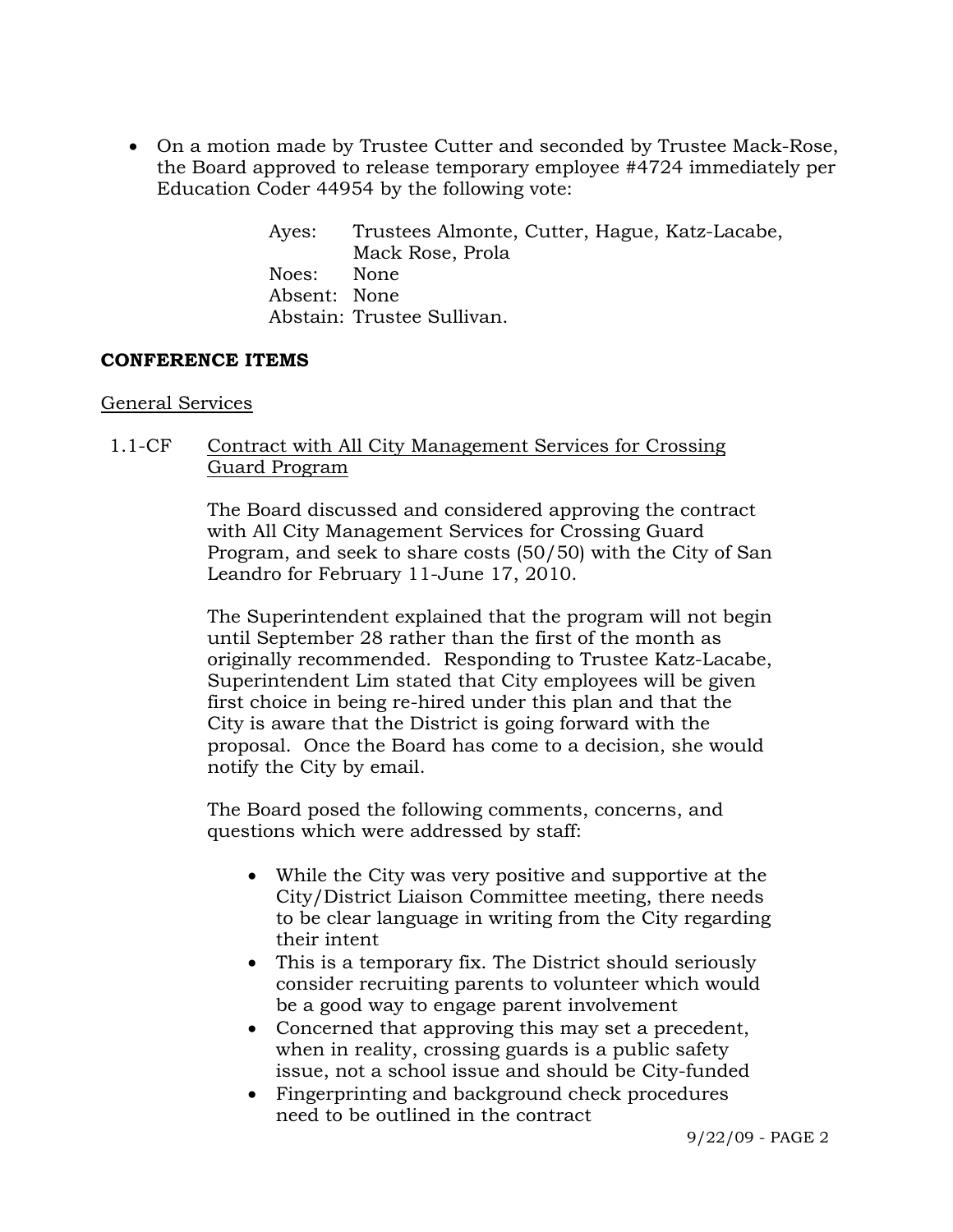- #16 of the contract regarding the cost for services rendered should indicate that the District agrees to only pay the agreement sum for the period of September 28 to February 11, 2010, not per year.
- Will ACMS cover three crossing guard shifts currently in place at the eight elementary schools?
- Parent volunteers can be problematic i.e. raining days and sick children at home; enlisting parents to volunteer to supplement this program is appropriate
- Form a Crossing Guard Committee comprised of all the stakeholders to continue the discussion with the City for a long-term solution
- This service needs to be considered at the secondary levels as well
- Important to educate all students on crossing the street safely
- Does the District assume liability once they enter into this contract?
- Where will the crossing guards be placed at each site?

Trustee Cutter stated that the Crossing Guard Program has been under the leadership of the City for many years, and has been very successful. She would like the board to consider subsidizing the City, so that the program can continue under their direction, thus eliminating the liability issue for the District.

On a substitute motion by Trustee Cutter, and seconded by Trustee Hague the Board directed the Superintendent, by a 6-1 vote, with Trustee Prola voting no, to discuss with City Manager Steve Hollister the possibility of continuing to manage the Crossing Guard Program, at which time San Leandro Unified School District would consider subsidizing the City's program, so that it can continue under their direction, thus eliminating the liability for the District.

# **PUBLIC COMMENT**

• Mark Hamilton, on behalf of the San Leandro Teachers' Association, shared their concerns for the crossing guard issue, adding that it was the hope of SLTA that the District and City can come to an agreement as soon as possible; however, SLTA is prepared to make a donation of \$100 to each of the eight elementary schools to help defray the costs of providing crossing guards.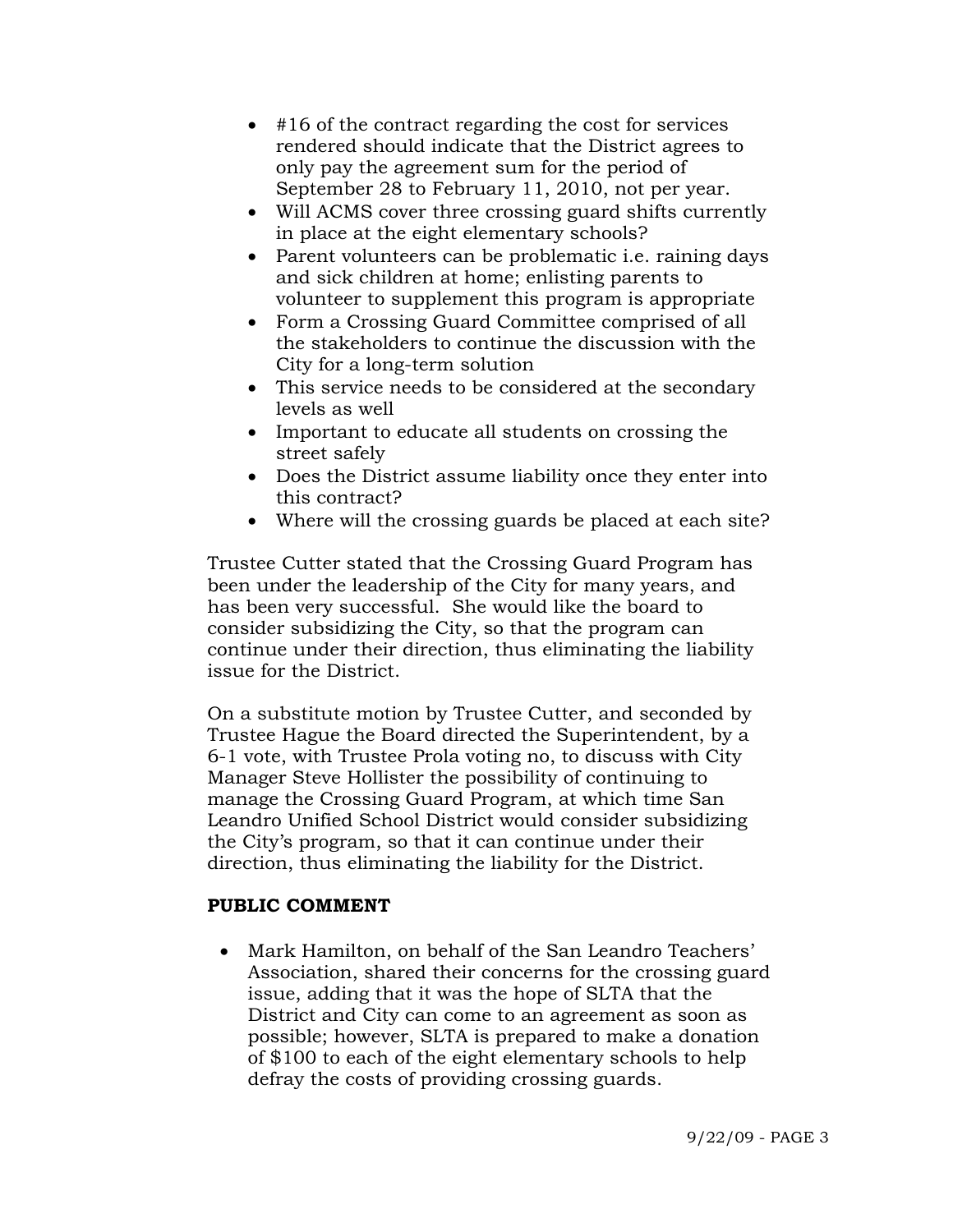#### Facilities and Construction

### 5.1-CF Process for Naming of the  $9th$  Grade Campus

The Board discussed and considered approving the process for the naming of the 9th Grade Campus.

Information regarding naming of the 9th grade campus was distributed to the members. Trustee Cutter explained that the single-sided document was the information shared at the September 11, 2009, Facilities and Technology Committee for discussion. The two-sided document included an extension of the first document with a timeline and application for naming the 9th grade campus added.

The discussion focused on the application, rationale, and the proposed timeline. Board suggestions for the application included:

- Limit explanation to 200 words or less
- Change "Why I chose this name" to "Why this person was chosen"
- Add Board policy guidelines regarding naming of facilities, District logo, contact and email/mail in response information

Trustee Mack-Rose will refine the application with the noted suggestions and have it ready by the October 6 Board meeting.

The following Board contact and timeline task assignments were agreed upon:

| By September 30 | Trustee Katz-Lacabe                                                                                                                                                                                                                                                                            |  |
|-----------------|------------------------------------------------------------------------------------------------------------------------------------------------------------------------------------------------------------------------------------------------------------------------------------------------|--|
|                 | • Communication Committee will develop a<br>PowerPoint presentation (including the<br>District's recently being awarded \$25 million<br>share of the Qualified School Construction<br>Bond (QSCB) tax credit program) to be used<br>staff and Board when meeting with<br>stakeholders          |  |
| By October 2    | Trustees Prola and Almonte:<br>• Board members submit their top four names<br>of groups <i>i.e.</i> Homeowners' Association,<br>PTOs, civic organizations<br>• Compile a list, contact groups, develop and<br>circulate a schedule to Board members who<br>will sign up to make a presentation |  |
|                 | 9/22/09                                                                                                                                                                                                                                                                                        |  |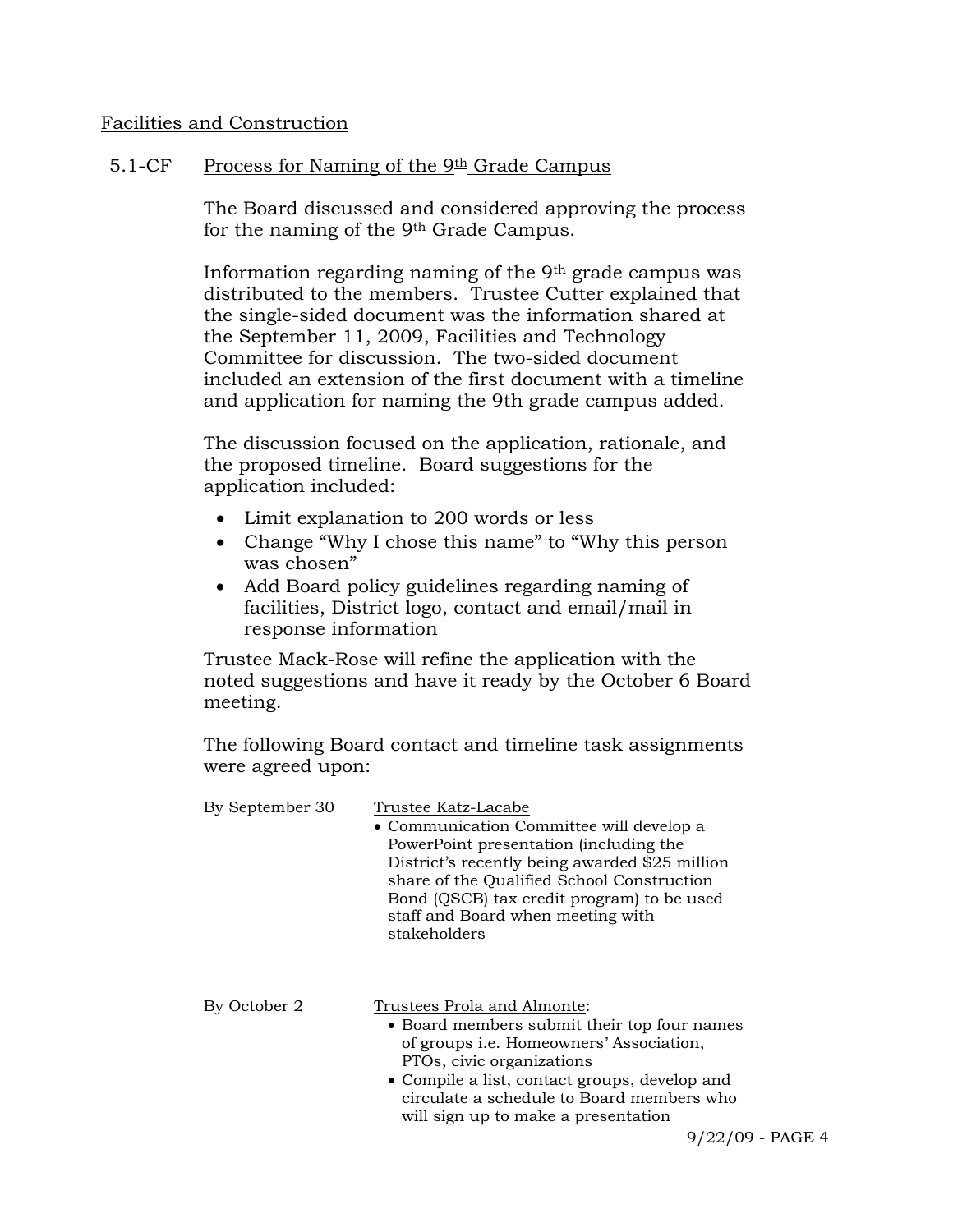|                                                                                                           | Trustee Sullivan<br>• Press Release (once the presentation is<br>placed on the website)                                                                                               |
|-----------------------------------------------------------------------------------------------------------|---------------------------------------------------------------------------------------------------------------------------------------------------------------------------------------|
| By October 14                                                                                             | <b>Trustee Cutter</b><br>• Schedule times to speak to student<br>groups at the middle and high schools                                                                                |
|                                                                                                           | <u>Trustee Hague</u><br>• Will prepare an appropriate presentation<br>such as lesson plans for the elementary<br>students                                                             |
| By November 18                                                                                            | ALL NOMINATIONS ARE DUE                                                                                                                                                               |
| November 19 <sup>*</sup>                                                                                  | Facilities & Technology Committee will meet to<br>select 10 names to bring forward to the entire<br>Board                                                                             |
| meet two days the                                                                                         | * It was suggested by Trustee Cutter that<br>the Board could<br>following                                                                                                             |
| week, (Nov. 22, 23,                                                                                       | Thanksgiving week) to continue the<br>discussion and selection                                                                                                                        |
| December 1<br>(Board Meeting)                                                                             | The Board will discuss and consider<br>selecting a name for the 9 <sup>th</sup> Grade Campus.<br>If more time is needed, the item will be<br>tabled to the December 15 Board meeting. |
| On a motion made by Trustee Prola and seconded by<br>Trustee Sullivan, the Board approved the timeline as |                                                                                                                                                                                       |

amended and process for the Naming of the 9th Grade Campus by a 7-0 vote.

## **PUBLIC TESTIMONY**

None

# **BOARD MEMBER COMMENTS**

• Trustee Mack-Rose commented that other than Trustee Almonte, she had received feedback from the Board with regards to her email regarding members adopting a school for the semester. It was suggested that the Board could focus on the elementary schools and share their visits at the secondary schools.

Listed below are the elementary school selected by the Board:

| Trustee Almonte       | Monroe    |
|-----------------------|-----------|
| <b>Trustee Cutter</b> | Roosevelt |
| Trustee Hague         | Madison   |
| Trustee Katz-Lacabe   | McKinley  |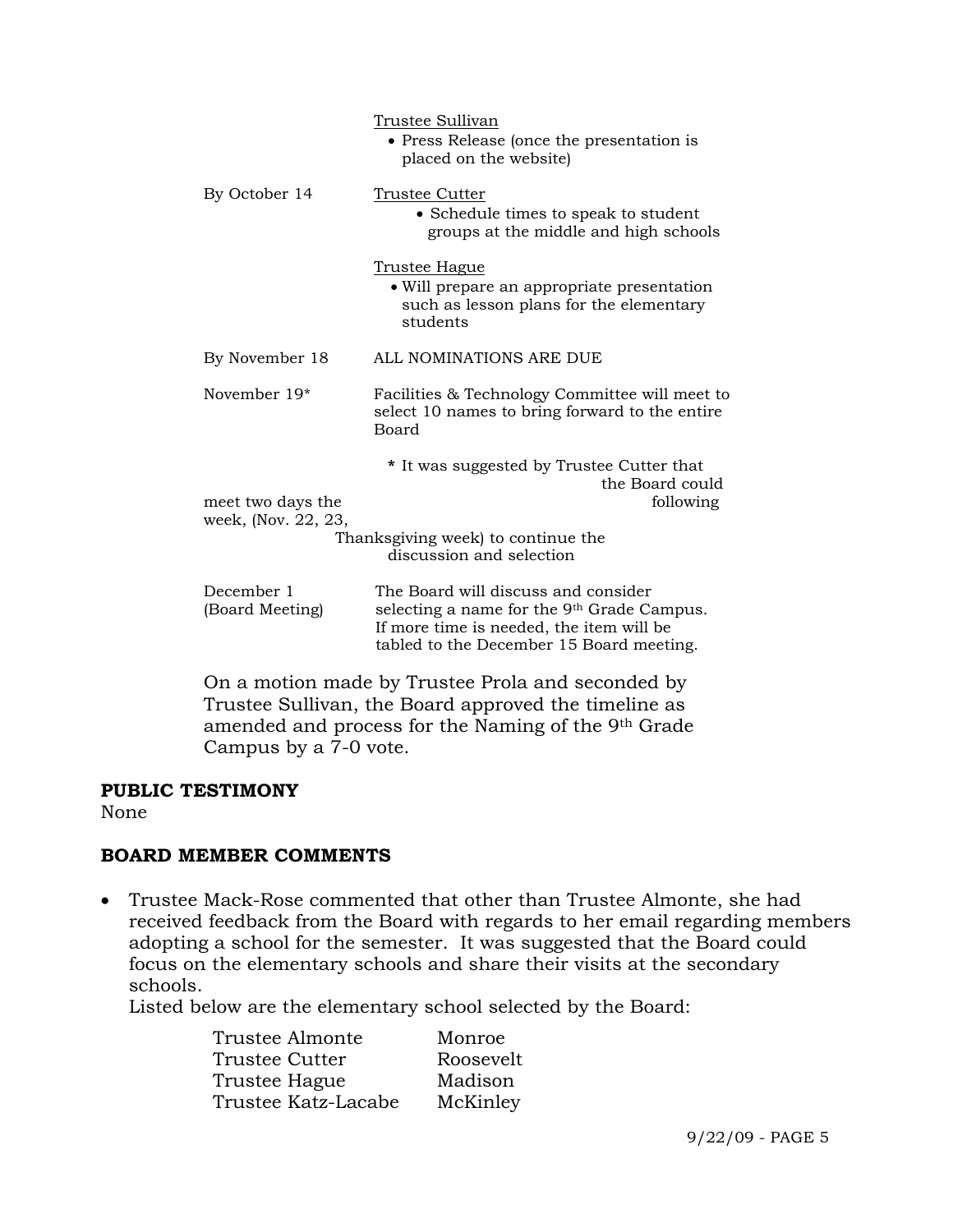|               | Trustee Mack-Rose |
|---------------|-------------------|
| Trustee Prola |                   |
|               | Trustee Sullivan  |

Washington Garfield/Wilson Jefferson

In January the Board will rotate to other sites (other than where they have children attending.)

Trustees Hague and Almonte will be attending the open house at Muir Middle School and Trustee Katz-Lacabe will be attending Bancroft Middle School on Thursday, September 24. Trustee Mack-Rose also noted that San Leandro High School Open House is scheduled for October 1.

Trustee Mack-Rose asked for consensus for the Board Policy Committee to revisit the Board Bylaw 9100 which states, *"prior to serving as Board President, he/she shall have completed the California School Board Association's (CSBA) Board Presidents' Workshop."* While she agreed that the workshop was necessary, she was concerned that the class was only offered two times a year and was within the timeline of the annual organizational meeting prescribed by law (Education Code 35143).

It was noted however, that looking at the Board policy at this time would not be effective because pursuant to Ed. Code, *"annual organizational meetings must be held within 15 days of the date which an elected governing board member takes office, or in years in which no regular election for governing board members is conducted, during the same 15-day calendar period."* It also states that this organization meeting is deemed a regular meeting.

• Trustee Prola commented that the bench honoring Billing Campbell is complete. She will meet with the Superintendent to finalize the details of the unveiling by the end of the week.